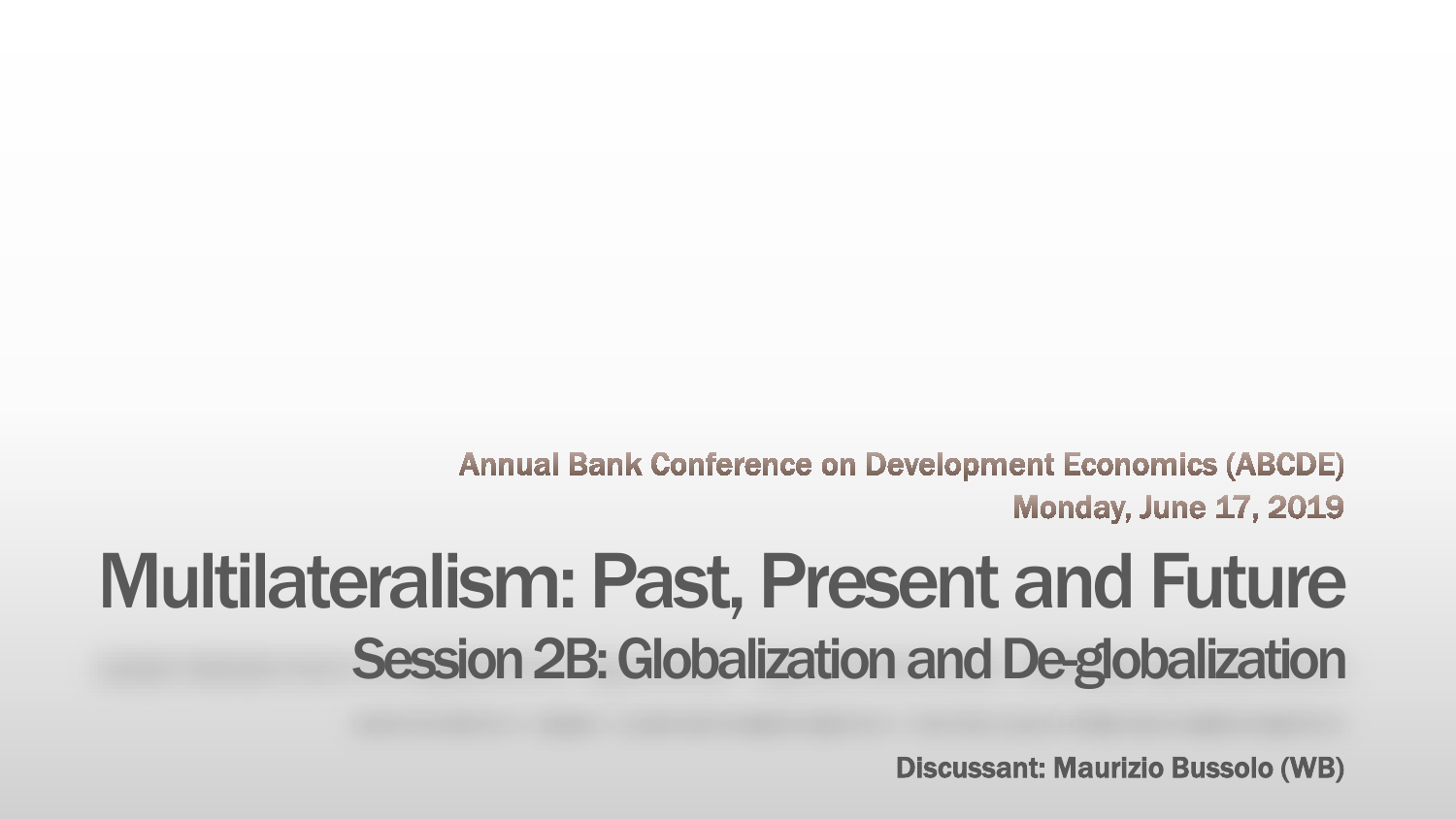# Three very interesting papers

- They tackle the issues of (de)globalization and its consequences from quite different perspectives;
	- The full methodological spectrum: from a theory paper to an empirical VAR paper, including a lab (experimental) paper;
- Can we get a general conclusion from the three papers?
	- Would it be: "Has globalization gone too far?" to paraphrase the title of Rodrik 1997 book
- Perhaps:
	- Two papers (Giordani and Mariani, and Camera Hohl and Weder) explicit refer to populism, protectionism, and other antiglobalization attitudes;
	- One (Candelon, Carare, Hasse and Lu) advances a more balanced view that with intense globalization countries have to deal with stronger challenges in addition to potential benefits
- General policy lesson?
	- Not sure, but probably one could suggest that there seem to be a growing need to re-think the social contract both at the national level, but also at the international level (assuming that one can talk about that at the multilateral level)

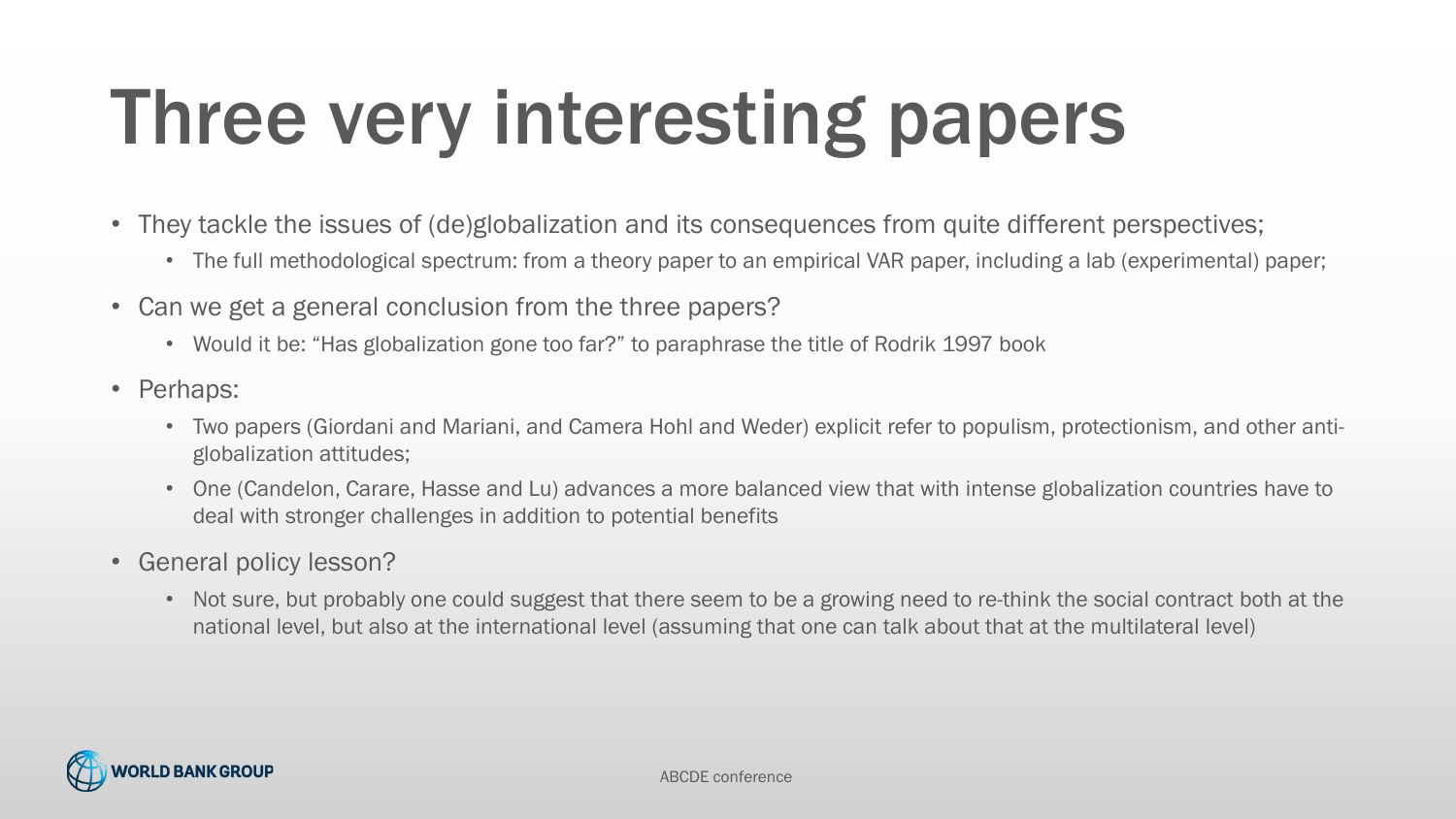#### Giordani and Mariani: "Unintended consequences: can the rise of the educated class explain the revival of protectionism?"

- Authors develop an original and interesting model; the combination of a trade model with a political economy model (median voter deciding on degree of trade opening and redistribution) is quite nice;
	- An interesting related paper is Kanbur 2018 "On the Volume of Redistribution: across income levels and across groups":
		- "[…] When the capacity for the volume of redistributive flows, across income levels or across socio-political groups, is reached, an increase in market inequality can lead to a fall in progressivity in the tax-transfer regime without any change in the government's preferences for equity."
- Some non innocuous assumptions that may deserve checking to make model predictions more robust:
	- Self-interest is the only motivation for demand for redistribution as in the Meltzer–Richard (1983) model. Basically utility function does include only consumption, not indirectly or directly inequality (see Alesina and Giuliano 2011);
	- Production of G is immaterial:
	- Two tradeable goods/sectors; would be interesting to add a non-tradable one
- "Our theory is motivated by a series of stylized facts":
	- The pace of globalization is slowing down [not so clear, see the paper by Candelon et al in this session];
	- Relationship between trade openness and redistribution has been changing [it depends how you define redistribution]
	- Increase of the Gini coefficient [also this depends on the countries and period]

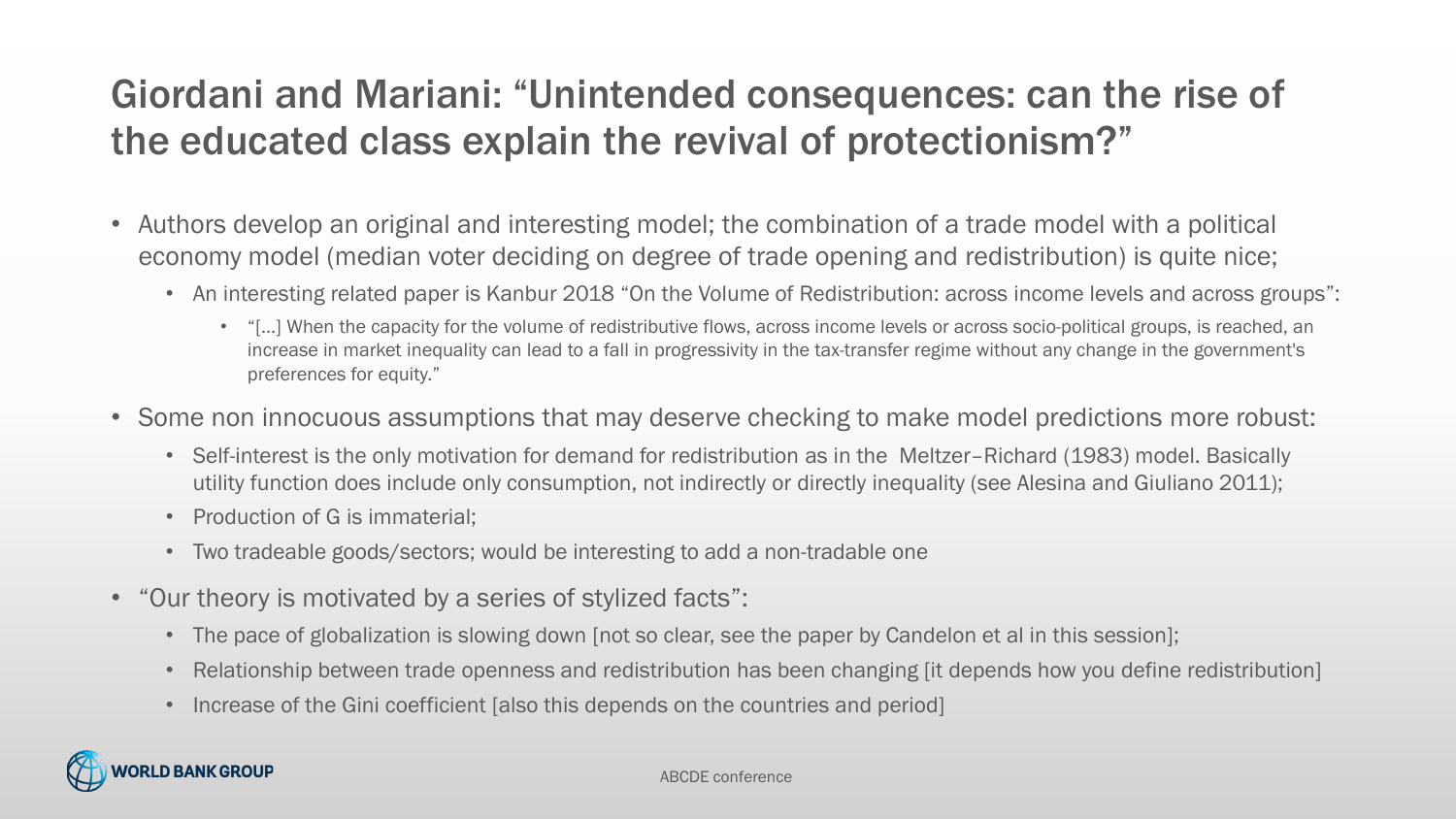# What is redistribution?

- The process through which the government shifts resources between individuals.
- Usual tools are taxes and transfers, but may also include subsidized provision of public services.
- Typically understood as transfers from the "rich" to the "poor" ("vertical redistribution").
- One dimension often overlooked are transfers between different groups ("horizontal redistribution").

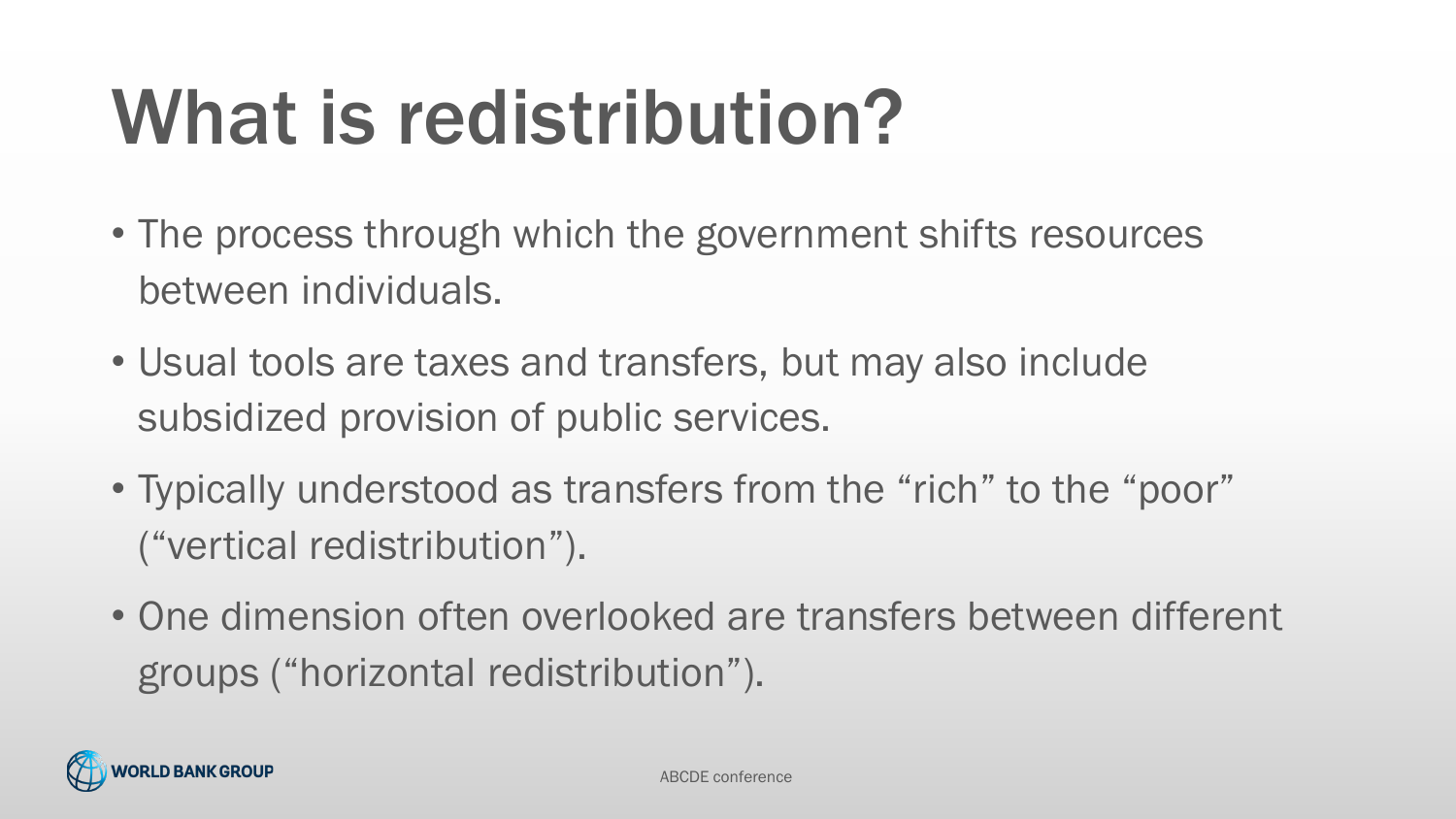## Vertical redistribution





ABCDE conference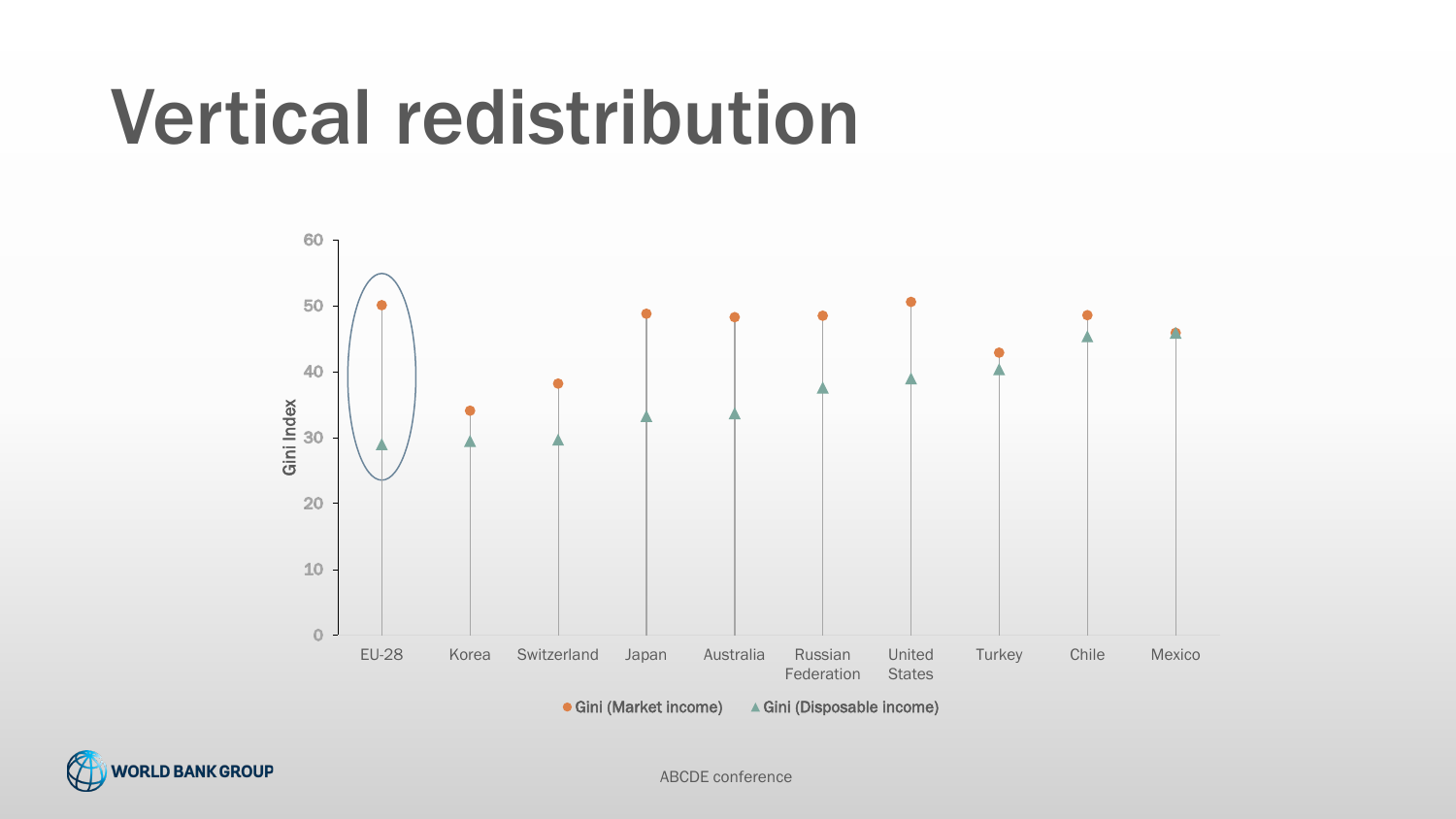## Vertical redistribution 2007 vs 2014





ABCDE conference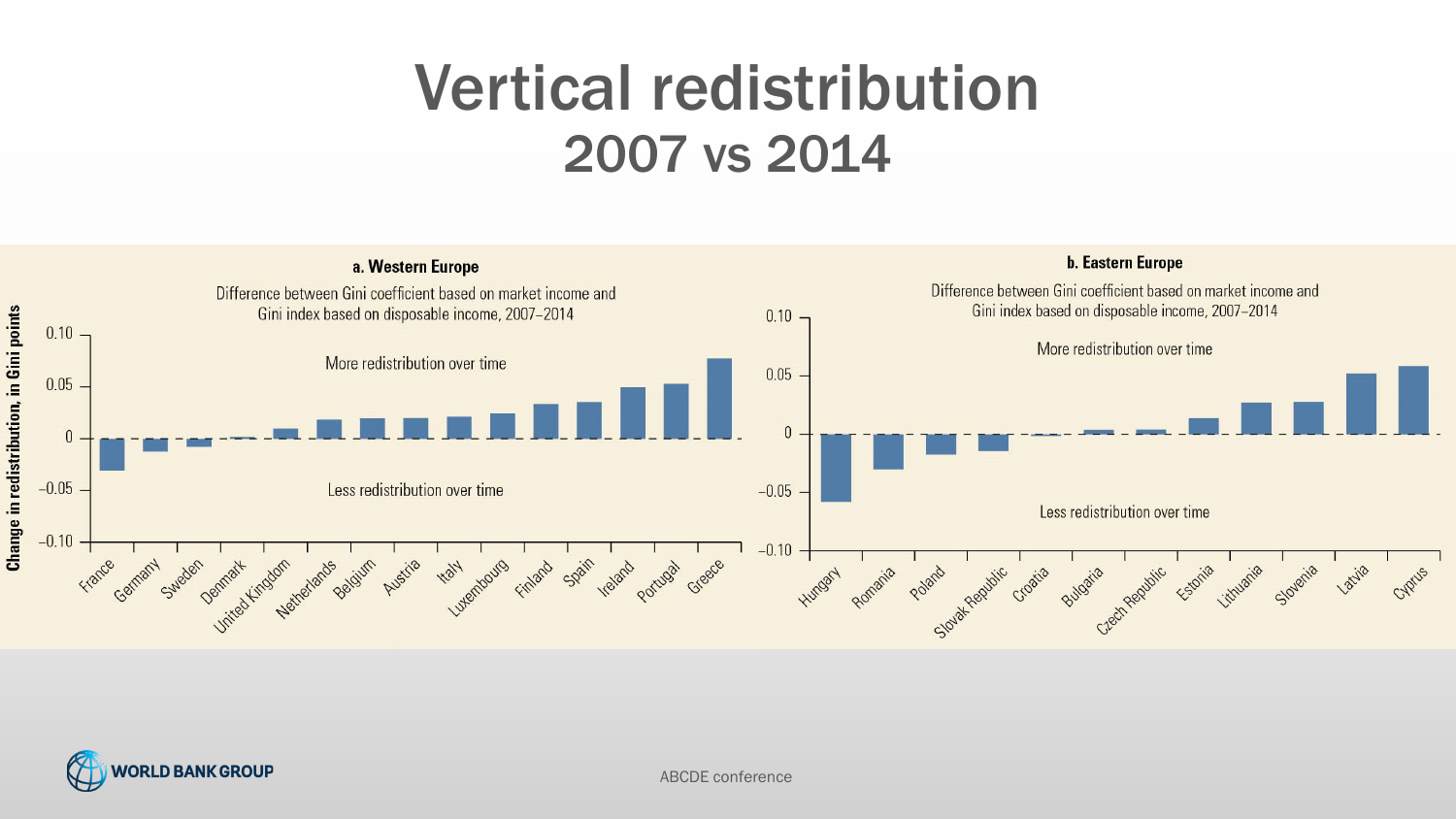### Candelon, Carare, Hasse and Lu: "Globalization and the New Normal"

- Authors main contribution is to reconcile two narratives on globalization and, more so, to provide a measurement of (a) when globalization "begins' to go to far and (b) what are the positive and negative consequences;
	- The thresholds effects of globalization is the key insight of the paper;
	- The first comment then is to provide more concrete illustrations of the threshold effect and its country-specific impacts;
		- The authors provide some examples when they show different thresholds for different groups of countries (64 for high income countries; 27 for low income ones); or for different components of the KOF (73 for the KOF economics, 56 for the KOF political); but what do they mean?
- Methodological choice (threshold panel VAR):
	- Valid choice, but sometimes authors seem to present the regression model as causal;
	- What is the usefulness of presenting results with the disaggregated KOF components? Are there strong correlations between components, is there a sequencing issue?
- Policy implications:
	- So shall countries go with more globalization, even if vulnerabilities increase?
		- The authors answer "Yes!" (page 26, exclamation point added); but based on the descriptive (not casual) evidence of past data;
		- And they caution that sound macro policies would help contain the vulnerabilities; but these are rather generic recommendations (not very controversial), and, most importantly, there is no causal mechanism tested in the VAR;
	- No mention of social and distributional tensions; see Rodrik (1999) "Where Did All the Growth Go? External Shocks, Social Conflict, and Growth Collapses"
	- No mention of multilateralism.



#### ABCDE conference